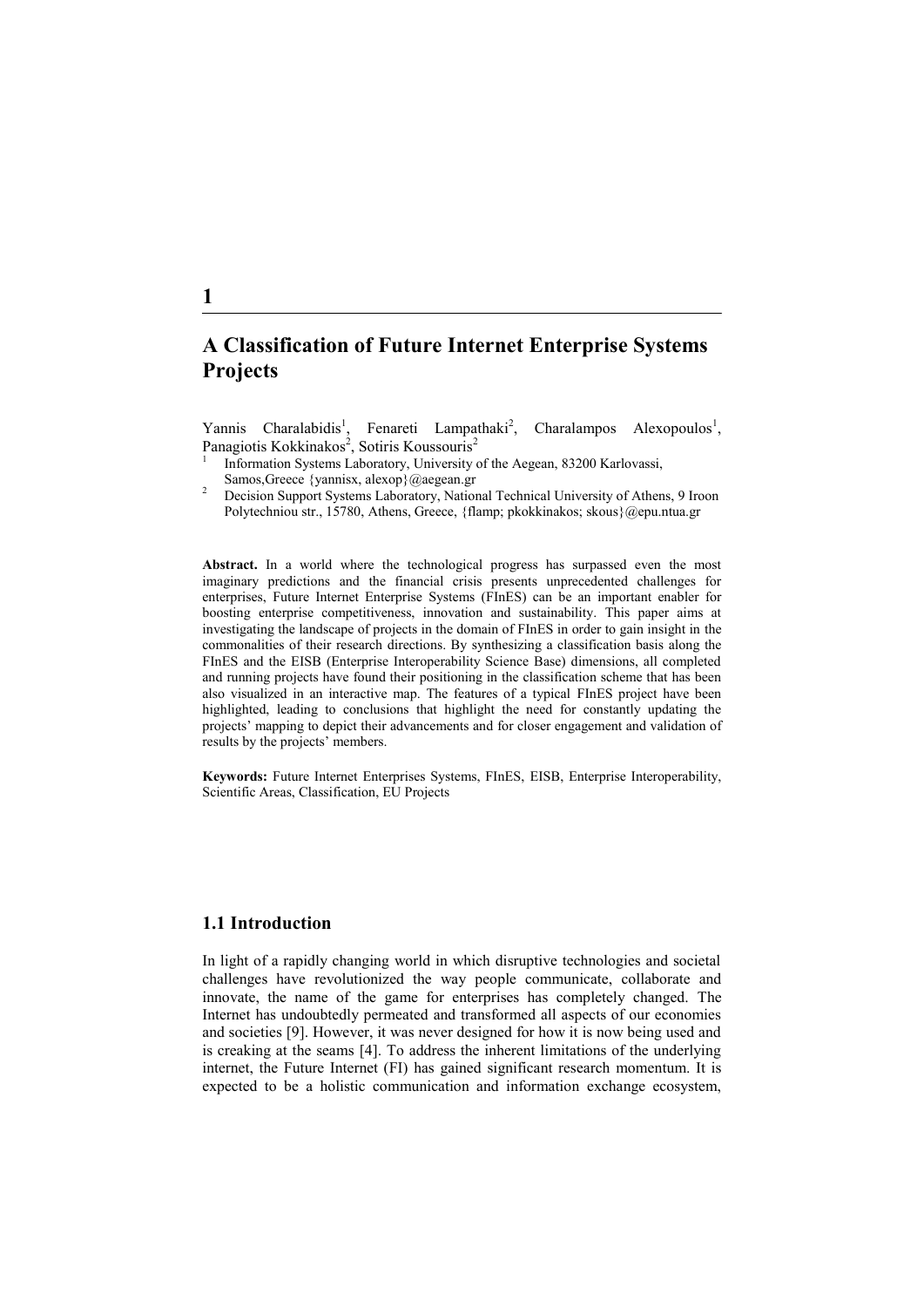which will interface, interconnect, integrate and expand today's Internet, public and private intranets and networks of any type and scale, in order to provide efficiently, transparently, interoperably, timely and securely services (including essential and critical services) to humans and systems, while still allowing for tussles among the various stakeholders without restricting considerably their choices [\[3\].](#page-8-1)

In this context, Future Internet Enterprise Systems (FInES) is one domain of the overall FI research field, supporting enterprise competitiveness through Internet technologies. Research in FInES primarily targets business value innovation in open paradigms, to be structurally embedded in future enterprise systems. The final outcome should be a new and sustainable infrastructure for enterprises at the European level, including SMEs and the manufacturing industry, a new generation of technologies in support of applying the Internet developments to the enterprise space ("Enterprise 3.0" and beyond), methods and tools to support knowledge sharing within business ecosystems (Clouds, Clusters, etc.) and new scientific foundations to produce FInES offerings that are rested on and subject to the rigour of science, according to the FInES Position Paper on FP8 orientations [\[6\].](#page-9-1)

This paper aims at investigating the landscape of the FInES research projects along their advancements on Enterprise Interoperability and their contribution to meeting the FInES strategic directions. It proposes a classification framework and maps the projects to multiple facets which are also visualized in an interactive way [\[10\].](#page-9-2) In particular, the structure of the paper is as following: Section 2 outlines the methodology applied in the context of this paper giving way to Section 3 that identifies the FInES projects portfolio. Section 4 defines the various classification dimensions. Section 5 presents the findings upon mapping the projects leading to concluding remarks in Section 6.

## **1.2 Methodology**

In the European Union, various approaches (i.e. [0,](#page-8-2) [\[14\]\)](#page-9-3) trying to classify project results have emerged in order to recognize their shared research directions. Such works are typically based on the distribution of questionnaires to the appropriate stakeholders, the conduction of interviews or online workshops and the aggregation of the results. Recently, though, more collaborative methods, which are, for example, based on folksonomies for collaboratively creating and managing tags to annotate and categorize content [\[13\],](#page-9-4) have gained attention.

The approach adopted in this paper is guided by the following driving principle: a classification by external - to the project - observers should be initially conducted in an objective manner to the extent that this is possible. At a later stage, this initial classification will be extended to bring together a folksonomy in which the projects will try to position their scope and results with keywords they define and that will be then aligned with the existing classification keywords.

In order to effectively classify projects across multiple dimensions, the following steps have been undertaken:

1. Investigation of the FInES Portfolio in order to identify the ongoing and completed projects.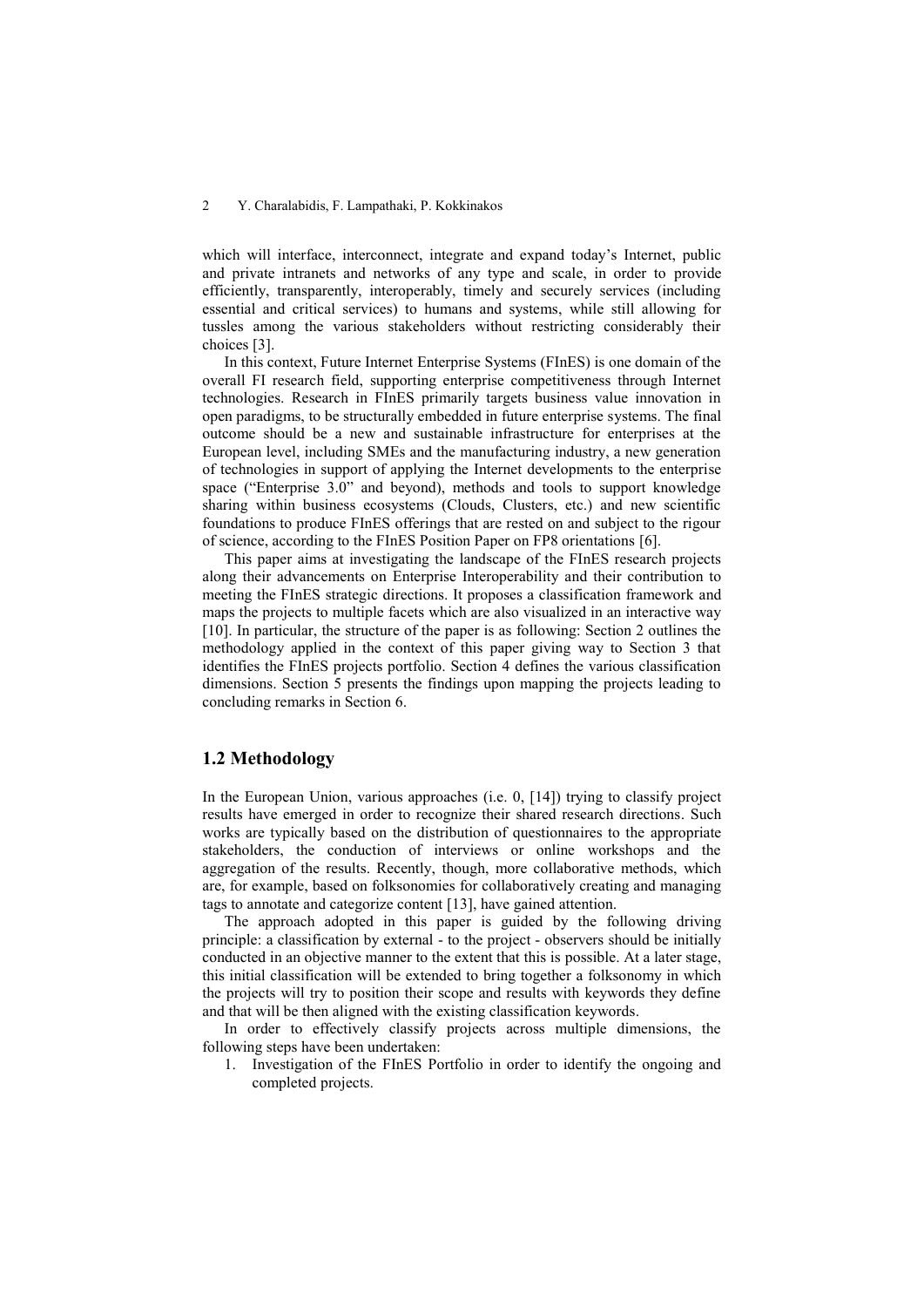- 2. Creation of a Knowledge Base for the projects based on desk-research. During this step, the public results of each project are retrieved and studied in order to familiarize with their scope and main directions.
- 3. Elaboration on the appropriate sources for the classification criteria.
	- o For the FInES (Future Internet Enterprise Systems) dimension, the relevant research categories and topics have been recognized on the basis of the European Commission documents (Work Programmes and the corresponding Calls related to the FInES domain) [\[2\],](#page-8-3) [\[11\].](#page-9-5) It was decided that the FInES Research Roadmap 2010 [\[5\]](#page-9-6) should not be used, since it is mainly concerned with future R&D objectives, while the purpose of the proposed classification is to study the current landscape (at present time) [\[7\].](#page-9-7)
	- o For the EISB (Enterprise Interoperability Science Base) dimension, the relevant scientific areas have been proposed by focusing on the real object of observation, which is the "Enterprise", and by analyzing it in its core components to identify the interoperability needs within them. The existing interoperability layers (i.e. organizational interoperability, semantic interoperability, technical interoperability) have not been reused, as there is no consensus reached among researchers, the various layers define in high level the necessary stack for interoperable systems and often are interconnected among themselves.
	- o For the Generic dimensions, criteria like the Consortium Partners, Number of Countries represented, and Funding Scheme, that can be easily retrieved from the projects' websites have been selected.
- 4. Synthesis of a classification basis with the research categories and topics, as well as with the scientific areas.
- 5. Definition of a common glossary in order to ensure common understanding of the key underlying terms. Such a glossary can be constantly updated as it is maintained in a wiki.
- 6. Mapping of projects on the FInES and EISB dimensions after careful study of the Knowledge Base.
- 7. Visualization of results with the help of the debategraph functionalities.
- 8. Ongoing online deliberation of the classification results with the corresponding projects.

### **1.3 FInES Projects Portfolio**

During the last decade, the European Commission has funded research in the areas of Enterprise Software, Enterprise Interoperability and Collaboration applicable to enterprises. More than 30 projects spanning the FP5, FP6 and FP7 Framework Programmes, as well as the CIP programme, involving research institutes, industrial players and SMEs across Europe, have been implemented or are still ongoing. The following figure depicts the overall FInES Cluster projects portfolio.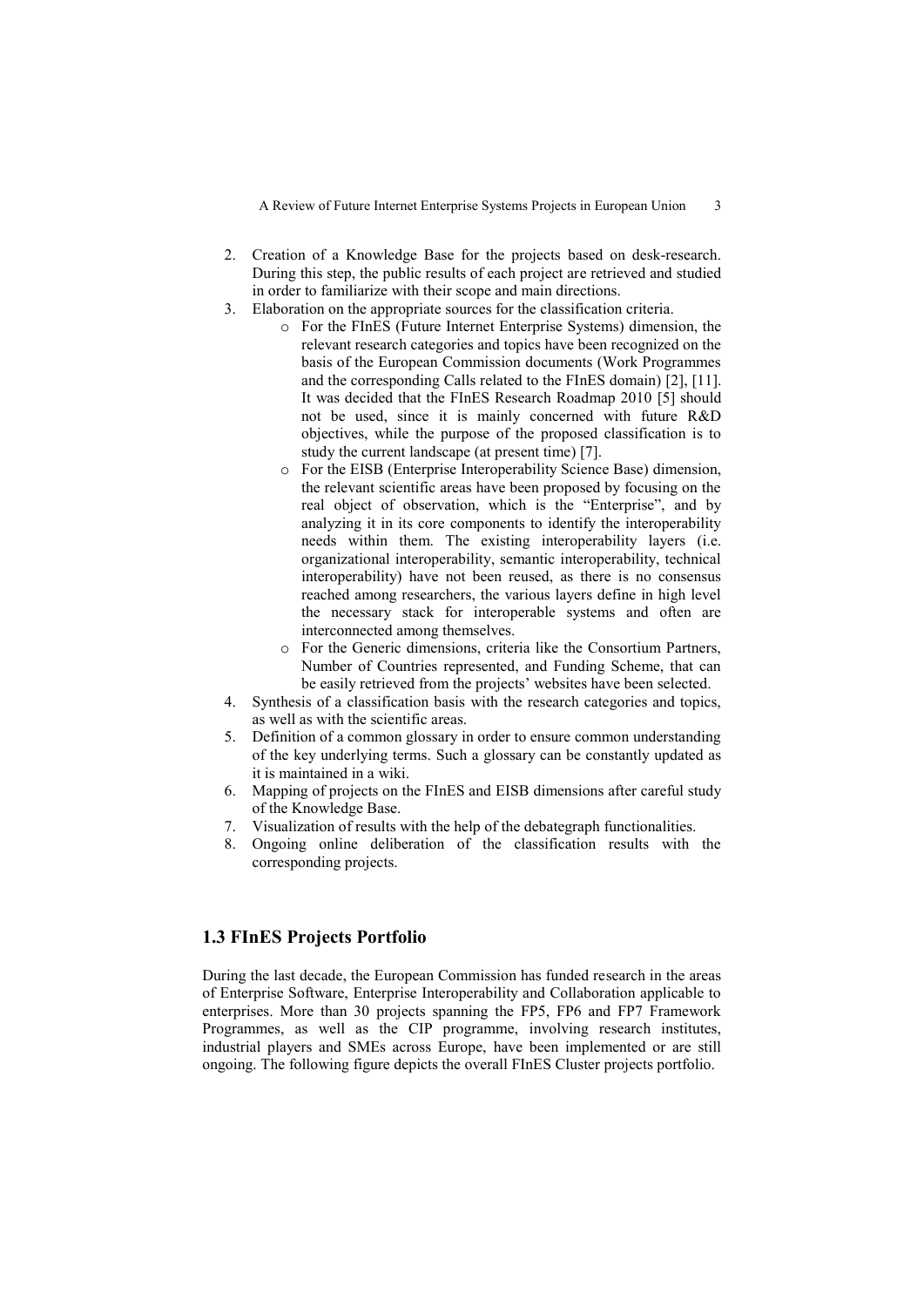

**Fig. 1.1:** FInES Cluster projects

## **1.4 Classification Dimensions**

### **1.4.1 FInES Dimension**

As far as the classification along the FInES dimension is concerned, the identified topics together with the main category they belong to are presented in the following table:

| Category                  | <b>Topics</b>                                                            |  |
|---------------------------|--------------------------------------------------------------------------|--|
| <b>Virtual</b>            | Distributed, adaptive and interoperable virtual enterprises              |  |
| <b>Enterprise</b>         | Real-time management of volatile manufacturing assets                    |  |
| <b>Environments</b>       | Internet-based, user-centric collaboration and sharing for the networked |  |
|                           | enterprise                                                               |  |
|                           | Virtual worlds and Mixed-reality powered enterprises                     |  |
|                           | Innovative dynamic composition of business services                      |  |
| Factories of the          | Holistic modelling and simulation of full complex products and processes |  |
| Future                    | Efficient and sustainable lifecycle management of products and services  |  |
|                           | New manufacturing business models and practices                          |  |
| <b>Collection</b><br>and  | Advanced collective intelligence                                         |  |
| <b>Distribution</b><br>of | Ambient intelligence                                                     |  |
| Intelligence<br>and       | Automated resource search and discovery                                  |  |
| Knowledge                 | Semantically-enriched, context-aware and reusable business knowledge     |  |
|                           | Real-time and highly dispersed knowledge management                      |  |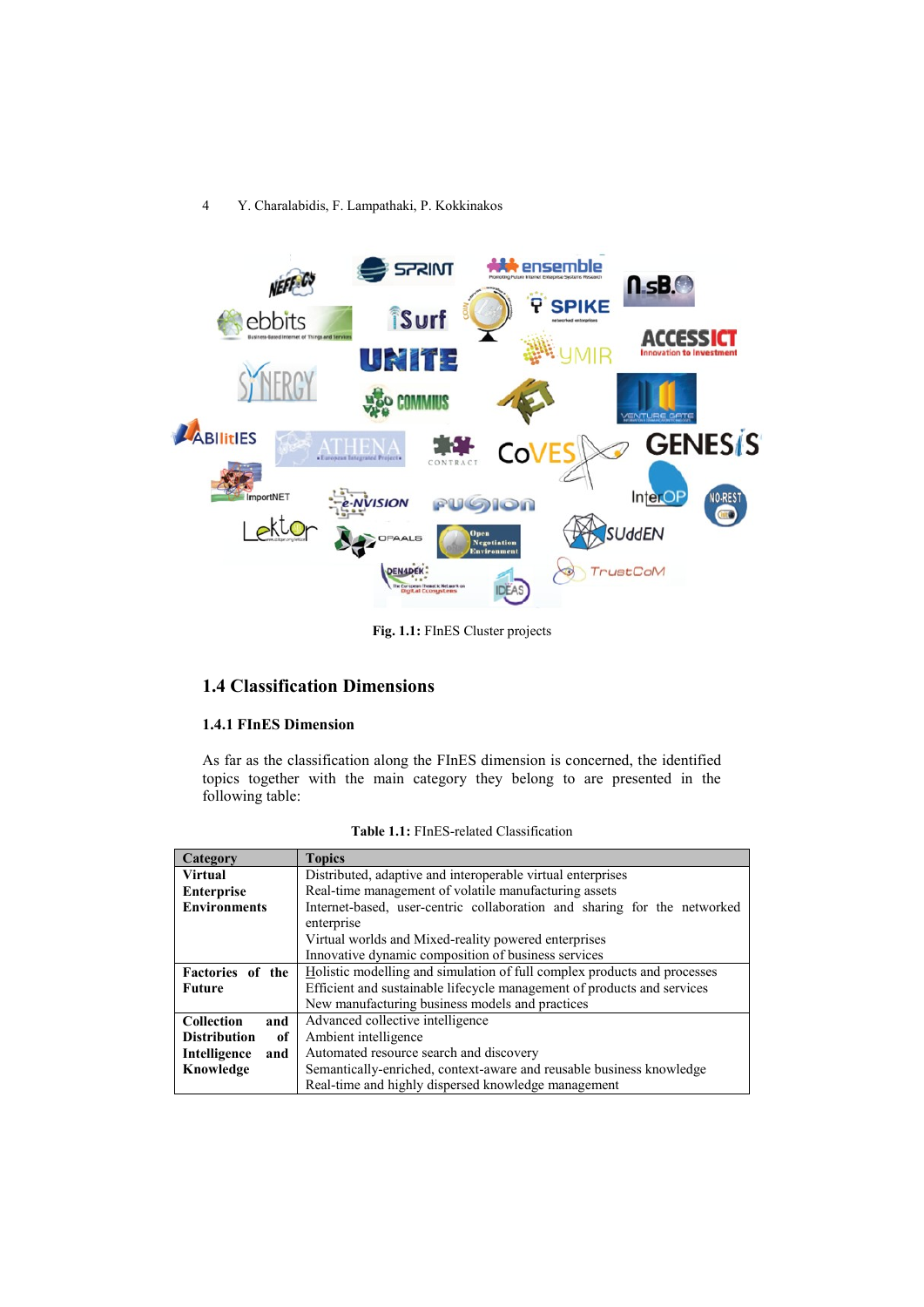A Review of Future Internet Enterprise Systems Projects in European Union 5

| Category                 | <b>Topics</b>                                             |  |
|--------------------------|-----------------------------------------------------------|--|
|                          | Visual analytics                                          |  |
| of<br><b>Internet</b>    | Integration of virtual and physical worlds                |  |
| <b>Things</b>            | Distributed networked devices                             |  |
|                          | Open protocols and standardization                        |  |
|                          | Smart objects                                             |  |
| <b>Software</b>          | Interoperability Service Utility (ISU)                    |  |
| Architecture and         | Service Management and Engineering                        |  |
| <b>Services</b>          | Multi-channel Service Delivery                            |  |
|                          | Open, federated Service Architectures and Platforms       |  |
|                          | Cloud Computing                                           |  |
|                          | <b>Advanced Software Engineering</b>                      |  |
| <b>Trust</b><br>security | Trust, Identity Management and privacy enhancing policies |  |
| <b>Identity</b><br>and   | Trust policies for managing and assessing risks           |  |
| Management               | Trustworthy and secure end-to-end service infrastructures |  |
|                          | Trustworthy ubiquitous network infrastructures            |  |

#### **1.4.2 EISB Dimension**

Enterprise Interoperability is defined as the capacity of two or more enterprises, including all the systems within their boundaries and the external systems that they utilize or are affected by, in order to cooperate seamlessly, over a sustained period of time to pursue a common objective [\[8\].](#page-9-8)

In order to classify and reuse knowledge in the domain in a systematic way within an Enterprise Interoperability Science Base (EISB), twelve scientific areas [\[12\]](#page-9-9) have been defined by focusing on the real object of observation, which is the "Enterprise", and by analyzing it in its core components to identify the interoperability needs within them. An Enterprise, as defined in [\[15\]](#page-9-10) is "…an organization designed to provide goods, services, or both to consumers." The main ingredients of such a system are the following: Infrastructures, Data, Processes, Policies and People.

|                           | <b>Scientific Area</b>      | <b>Definition</b>                                                                                                                                                                                                                                                                                                                                                                                                                   |  |
|---------------------------|-----------------------------|-------------------------------------------------------------------------------------------------------------------------------------------------------------------------------------------------------------------------------------------------------------------------------------------------------------------------------------------------------------------------------------------------------------------------------------|--|
|                           | Data Interoperability       | The ability of data (including documents, multimedia content and<br>digital resources) to be universally accessible, reusable and<br>comprehensible by all transaction parties (in a human-to-machine<br>and machine-to-machine basis), by addressing the lack of common<br>understanding caused by the use of different representations,<br>different purposes, different contexts, and different syntax-<br>dependent approaches. |  |
|                           | Process<br>Interoperability | The ability to align and connect processes of different entities<br>(enterprises), in order for them to exchange data and to conduct<br>business in a seamless way.                                                                                                                                                                                                                                                                 |  |
| Rules<br>Interoperability |                             | The ability of entities to align and match their business and legal<br>rules for conducting legitimate automated transactions that are also<br>compatible with the internal business operation rules of each other.                                                                                                                                                                                                                 |  |
|                           | Objects                     | Objects interoperability refers to the networked interconnection of                                                                                                                                                                                                                                                                                                                                                                 |  |

**Table 1.2:** EISB-related Classification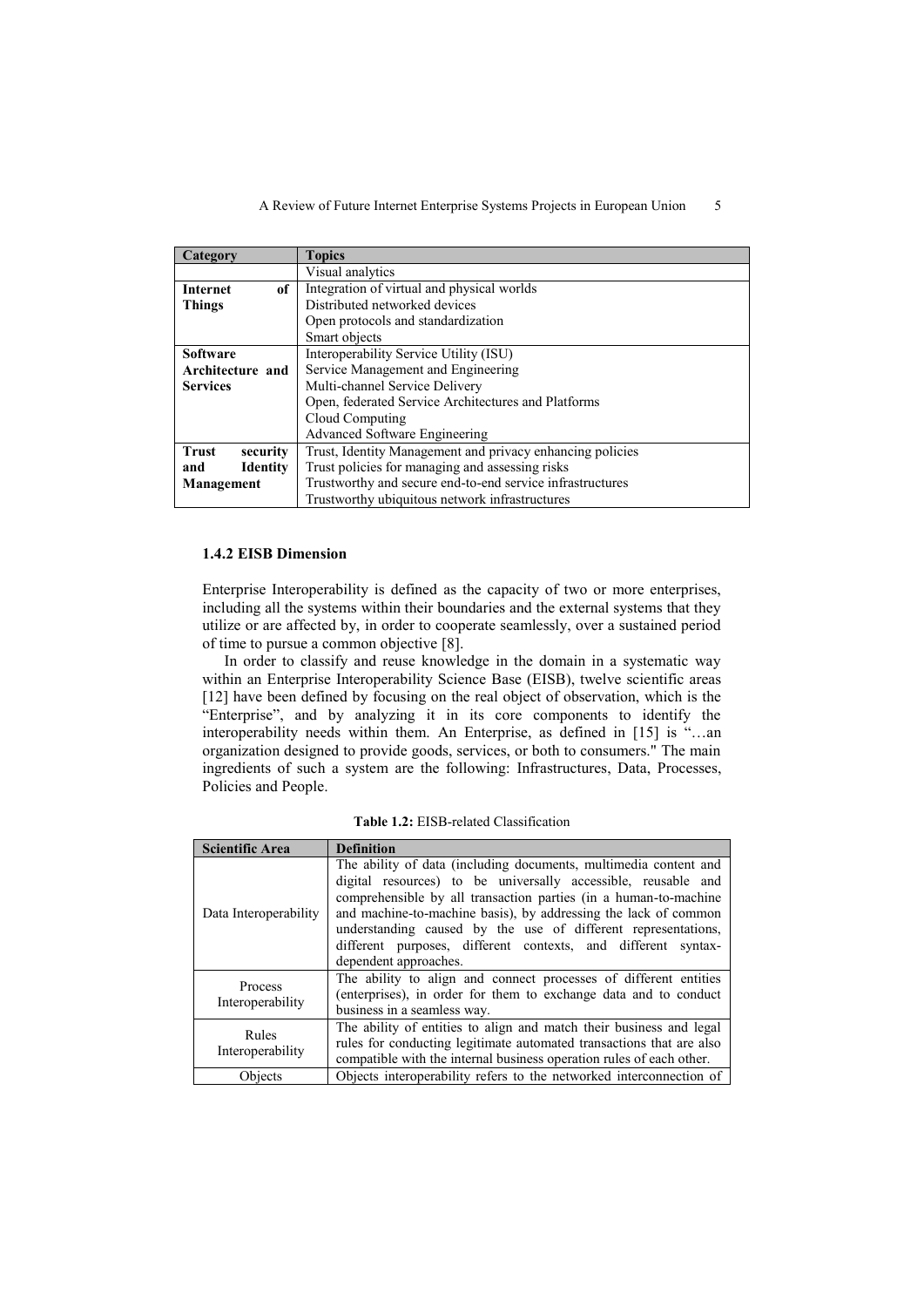| <b>Scientific Area</b>                  | <b>Definition</b>                                                                                                                                  |  |
|-----------------------------------------|----------------------------------------------------------------------------------------------------------------------------------------------------|--|
| Interoperability                        | everyday objects. Devices or hardware components interoperability                                                                                  |  |
|                                         | can be seen as a particular case of the object interoperability                                                                                    |  |
|                                         | domain.                                                                                                                                            |  |
| Software<br>Interoperability            | Software Interoperability refers to the ability of an enterprise<br>application to work with other enterprise software<br>software<br>application. |  |
| Cultural<br>Interoperability            | The degree to which knowledge and information is anchored to a<br>unified model of meaning across cultures.                                        |  |
| Knowledge                               | The ability of two or more different entities to share their intellectual                                                                          |  |
| Interoperability                        | assets, take immediate advantage of the mutual knowledge and                                                                                       |  |
|                                         | utilise it, and to further extend them through cooperation.                                                                                        |  |
| <b>Services</b>                         | The ability of an entity to seamlessly and automatically discover,                                                                                 |  |
| Interoperability                        | aggregate and utilise a service that belongs to another entity.                                                                                    |  |
| Social Networks                         | The ability of enterprises to utilise social networks for collaborations                                                                           |  |
| Interoperability                        | and interconnection purposes, by aligning part of their internal                                                                                   |  |
|                                         | structure and functions to the characteristics of the social networks.                                                                             |  |
|                                         | The ability of different eID systems to collaborate in order to                                                                                    |  |
| Electronic Identity<br>Interoperability | automatically authenticate entities and to pass on security roles and<br>permissions to eID holders, regardless the system that they originate     |  |
|                                         | from                                                                                                                                               |  |
|                                         | The ability of cloud services to be able to work together with both                                                                                |  |
| Cloud                                   | different cloud services and providers, and other applications or                                                                                  |  |
| Interoperability                        | platforms that are not cloud dependant.                                                                                                            |  |
|                                         | The ability of instant and seamless collaboration between different                                                                                |  |
| Ecosystems                              | ecosystems, ecosystems and independent entities, entities within the                                                                               |  |
| Interoperability                        | ecosystems and the ability of different independent entities to                                                                                    |  |
|                                         | formulate virtual structures for specific purposes.                                                                                                |  |

# **1.5 Classification Findings**

Upon classifying the various projects in multiple dimensions, it can be easily concluded that the major percentage of the FInES projects (over 74 percent) is classified in three categories: "Virtual Enterprise Environments", "Software Architectures and Services", and "Collection and Distribution of Intelligence and Knowledge".

| <b>FINES</b> Categories                                   | Participation<br>Percentage |
|-----------------------------------------------------------|-----------------------------|
| Virtual Enterprise Environments (VEE)                     | 20,48 %                     |
| Factories of the Future                                   | $6,02\%$                    |
| Collection and Distribution of Intelligence and Knowledge | 17,47 %                     |
| Internet of Things                                        | 9,04%                       |
| Software Architectures and Services                       | 36,75 %                     |
| Trust, Security and Identity Management                   | 10.24%                      |

**Table 1.3:** All projects Participation Percentage in FInES Categories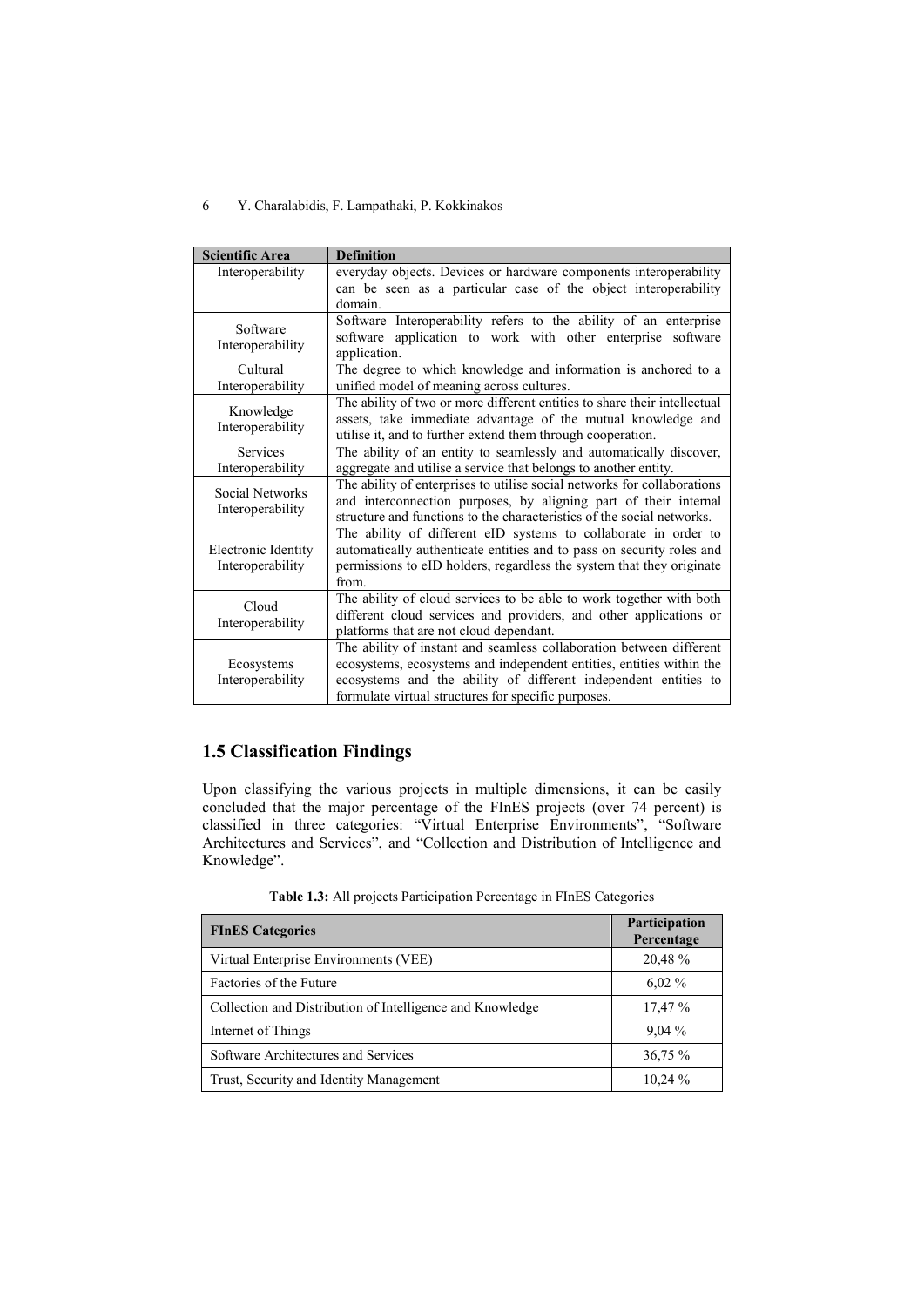As far as the EISB dimension is concerned, the following table indicates that research targeting on specific scientific areas, such as Data Interoperability, Process Interoperability, Software Systems Interoperability and Services Interoperability, was more intense in the past. With completed projects having delivered significant results in such areas, other scientific areas, such as Knowledge Interoperability, Social Networks Interoperability, Cloud Interoperability and Ecosystems Interoperability, are currently being investigated by ongoing projects.

| <b>Interoperability Categories</b>   | Completed<br><b>Projects</b> | Ongoing<br><b>Projects</b> |
|--------------------------------------|------------------------------|----------------------------|
| Data Interoperability                | 19,51 %                      | 14,74 %                    |
| Process Interoperability             | 12,20%                       | 8,42 %                     |
| Rules Interoperability               | $2,44\%$                     | 3,16%                      |
| Objects Interoperability             | 2,44 %                       | 6,32 %                     |
| Software Systems Interoperability    | 14,63 %                      | 5,26 %                     |
| Cultural Interoperability            | $3,66\%$                     | $3.16\%$                   |
| Knowledge Interoperability           | 9,76 %                       | $10,53\%$                  |
| Services Interoperability            | 18,29 %                      | 14,74 %                    |
| Social Networks Interoperability     | $1,22\%$                     | 4,21 $%$                   |
| Electronic Identity Interoperability | $1,22\%$                     | $4,21\%$                   |
| Cloud Interoperability               | 2,44 %                       | 9,47 %                     |
| Ecosystems Interoperability          | 8.54 %                       | 11,58 %                    |
| None of these                        | $3,66\%$                     | 4.21%                      |

**Table 1.4:** FInES Cluster Projects in the EISB dimension

It needs to be noted that the projects ACCESS-ICT, DEN4DEK, ICT VENTURE GATE and YMIR, most of which are focusing on making research results appealing to venture capitalists, have no relevance to any of the aforementioned categories and topics and for that reason they are not calculated in the participation percentage.

With regard to the Generic dimension, the countries represented in the projects consortia mainly originate from the European Union. The highest participation in such projects comes from Germany, UK, Spain, Italy and France. The majority of the projects are Specific Target Research Projects (STREPs), few projects are funded as Integrated Projects (IPs) and even less appear under Coordination and Support Action (CSA) or Network of Excellance (NoE) funding.

Finally, taking into account the classification conducted, the main features that can be found in a "typical" European FInES project are depicted in the following table.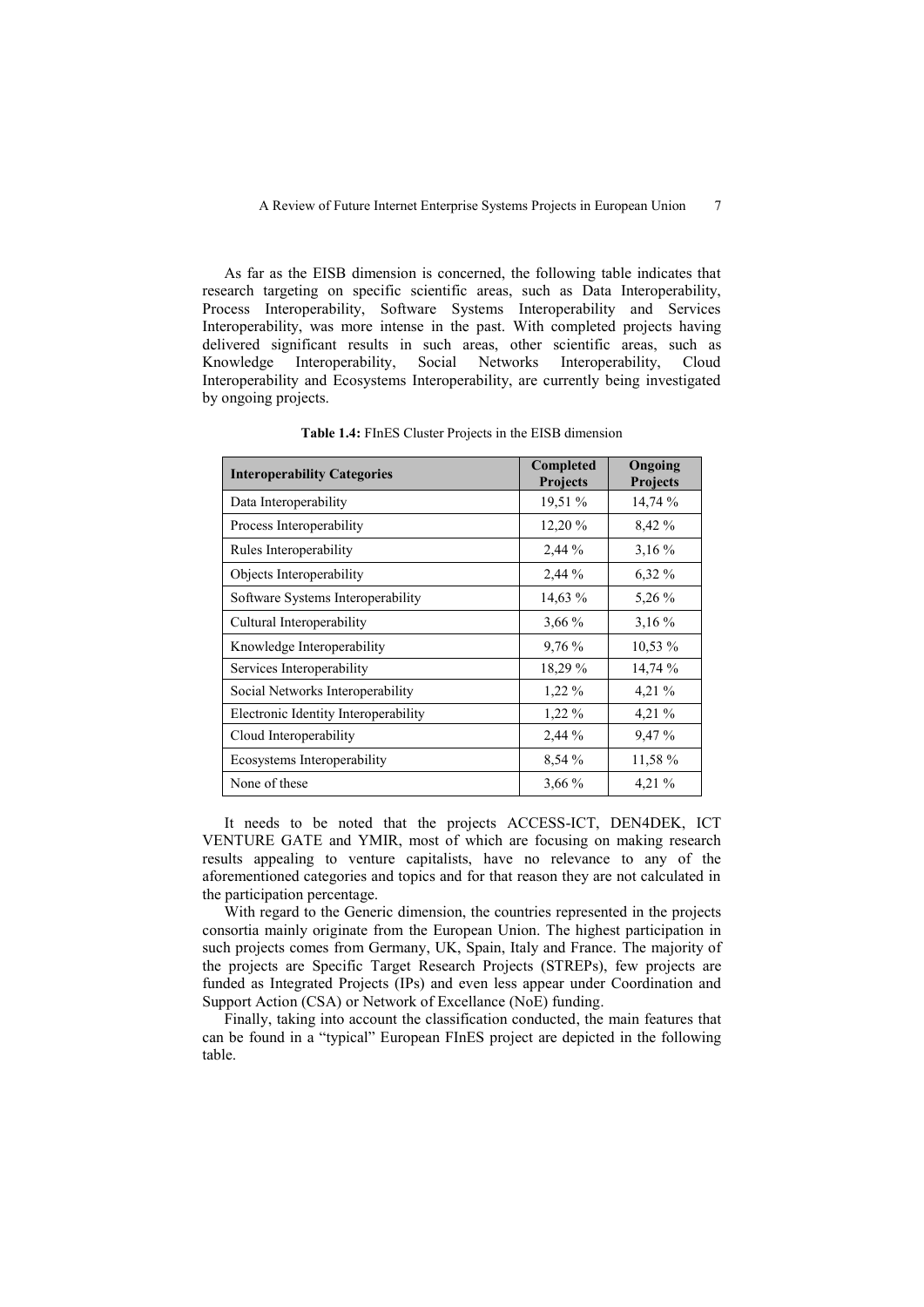| <b>Number of Partners</b>                              | Eleven to twelve partners          |  |
|--------------------------------------------------------|------------------------------------|--|
| <b>Universities and Educational</b>                    | $1/3$ of the partners              |  |
| <b>Institutes Contribution</b>                         |                                    |  |
| <b>Number of countries represented</b>                 | Six to seven different countries   |  |
| <b>Funding Scheme</b>                                  | Specific Target Research Project   |  |
|                                                        | (STREP)                            |  |
| <b>FInES Dimension: Number of</b>                      | Two to three different categories; |  |
| <b>Categories and Topics addressed</b>                 | Five to six different topics       |  |
| Dimension:<br><b>EISB</b><br><sub>of</sub><br>- Number | Three to five different scientific |  |
| <b>Scientific Areas covered</b>                        | areas                              |  |

**Table 1.5:** The typical FInES project

The classification results have been depicted in an interactive way with the help of debategraph, a visualization tool that facilitates experts think through complex topics by building and sharing dynamic, collaboratively-editable and ratable maps of subjects from multiple perspectives. Figure 1.2 indicatively recognizes the projects that are related to the "Data Interoperability" aspects.



**Fig. 1.2:** Visualizing the FInES Cluster projects classification [\[10\]](#page-9-2)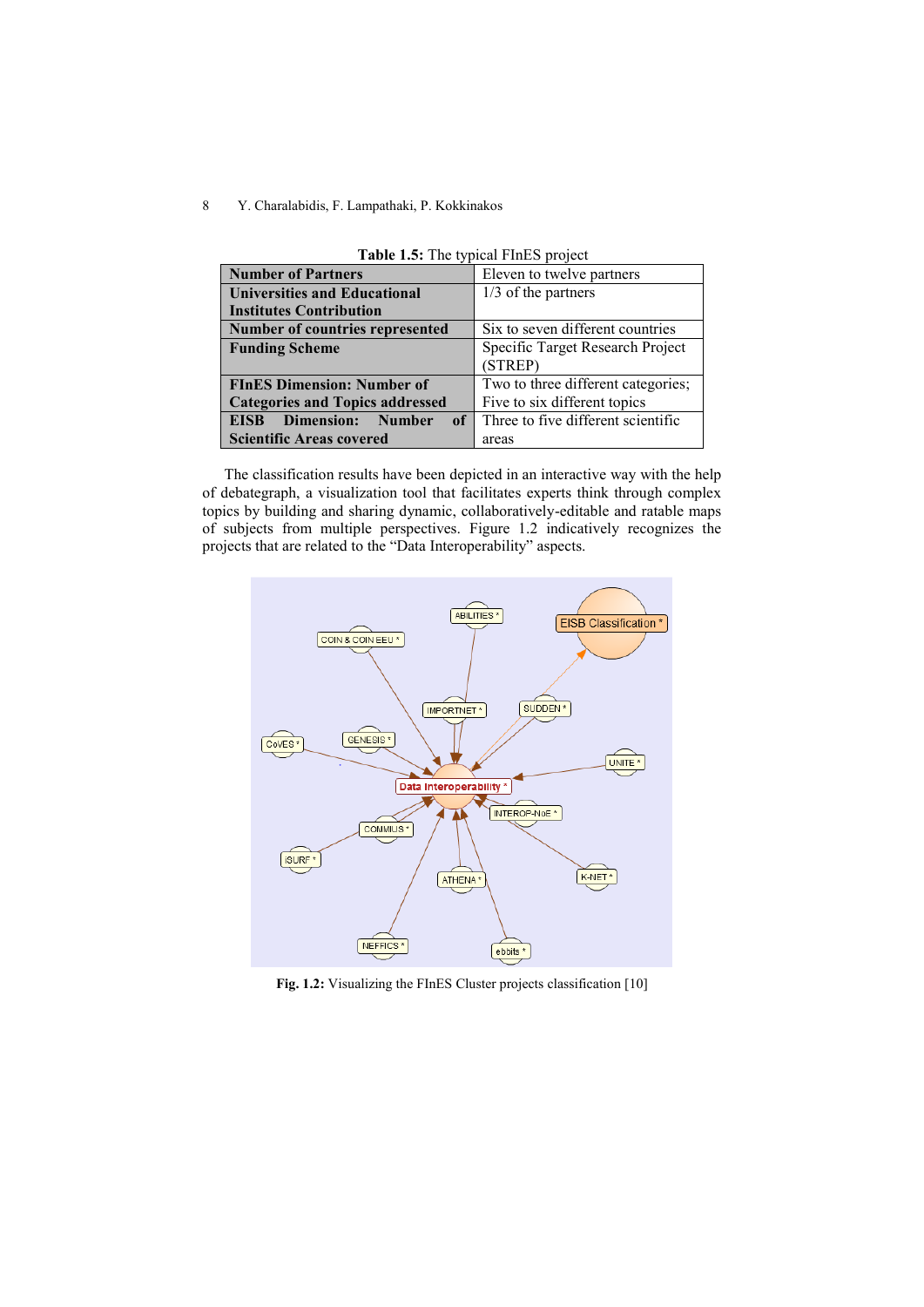### **1.6 Conclusions and Further Steps**

FInES (Future Internet Enterprise Systems) represents a highly dynamic landscape in which approaches and solutions constantly evolve in order to catch the realm of technology and markets for the benefit of enterprises. In order to map the FInES underlying projects along multiple dimensions, it is well-acknowledged that the design of a consistent representation of the FInES territory and the emerging paths in space and time cannot be static, but need to be constantly revisited to depict the latest advancements.

In general, a classification of projects based on the publicly available material, as the proposed approach in this paper, proved a particularly difficult task during the elaboration of the classification criteria and during the actual mapping of the projects. However, it has eventually offered a consistent mapping of the projects in an objective enough way in order to identify the progress of the projects towards the Enterprise Interoperability and the FInES domains.

Future steps along this work involve: (a) the creation of an online folksonomy on the top of the proposed classification that will provide the various stakeholders the opportunity to describe more precisely and with their own keywords the areas into which their project dives, (b) augmenting the projects base and continuation of the correlation analysis in order to identify important "hidden" aspects of FInES, and (c) incorporation of necessary indicators and metrics for performing impact analysis of the FInES projects.

#### **Acknowledgements**

This work has been partly funded by the European Commission through the Project ENSEMBLE (Envisioning, Supporting and Promoting Future Internet Enterprise Systems Research through Scientific Collaboration), Grant Agreement No. FP7-ICT-257548.

### <span id="page-8-2"></span>**References**

- [1] Charalabidis, Y., Koussouris, S., Kipenis, L. (2009). Report on the objectives, structure and status of eParticipation initiative projects in the European Union. A MOMENTUM White Paper - eParticipation Workprogramme 2007/1. Retrieved on September 26th, 2011 from: [http://www.ep](http://www.ep-momentum.eu/DesktopModules/Bring2mind/DMX/Download.aspx?TabId=81&Command=Core_Download&EntryId=305&PortalId=0)[momentum.eu/DesktopModules/Bring2mind/DMX/Download.aspx?TabId=81&Com](http://www.ep-momentum.eu/DesktopModules/Bring2mind/DMX/Download.aspx?TabId=81&Command=Core_Download&EntryId=305&PortalId=0) [mand=Core\\_Download&EntryId=305&PortalId=0](http://www.ep-momentum.eu/DesktopModules/Bring2mind/DMX/Download.aspx?TabId=81&Command=Core_Download&EntryId=305&PortalId=0)
- <span id="page-8-3"></span>[2] CORDIS (2011) FP6 IST Work Programmes. Retrieved on September 26th, 2011 from: [http://cordis.europa.eu/ist/workprogramme/fp6\\_workprogramme.htm](http://cordis.europa.eu/ist/workprogramme/fp6_workprogramme.htm)
- <span id="page-8-1"></span>[3] EC FIArch Group (2010) Fundamental Limitations of Current Internet and the path to Future Internet, v1.9. Retrieved on September 26th, 2011 from: [http://ec.europa.eu/information\\_society/activities/foi/docs/current\\_internet\\_limitations](http://ec.europa.eu/information_society/activities/foi/docs/current_internet_limitations_v9.pdf) [\\_v9.pdf](http://ec.europa.eu/information_society/activities/foi/docs/current_internet_limitations_v9.pdf)
- <span id="page-8-0"></span>[4] EC (2009) Future Internet 2020: Call for action by a high level visionary panel.